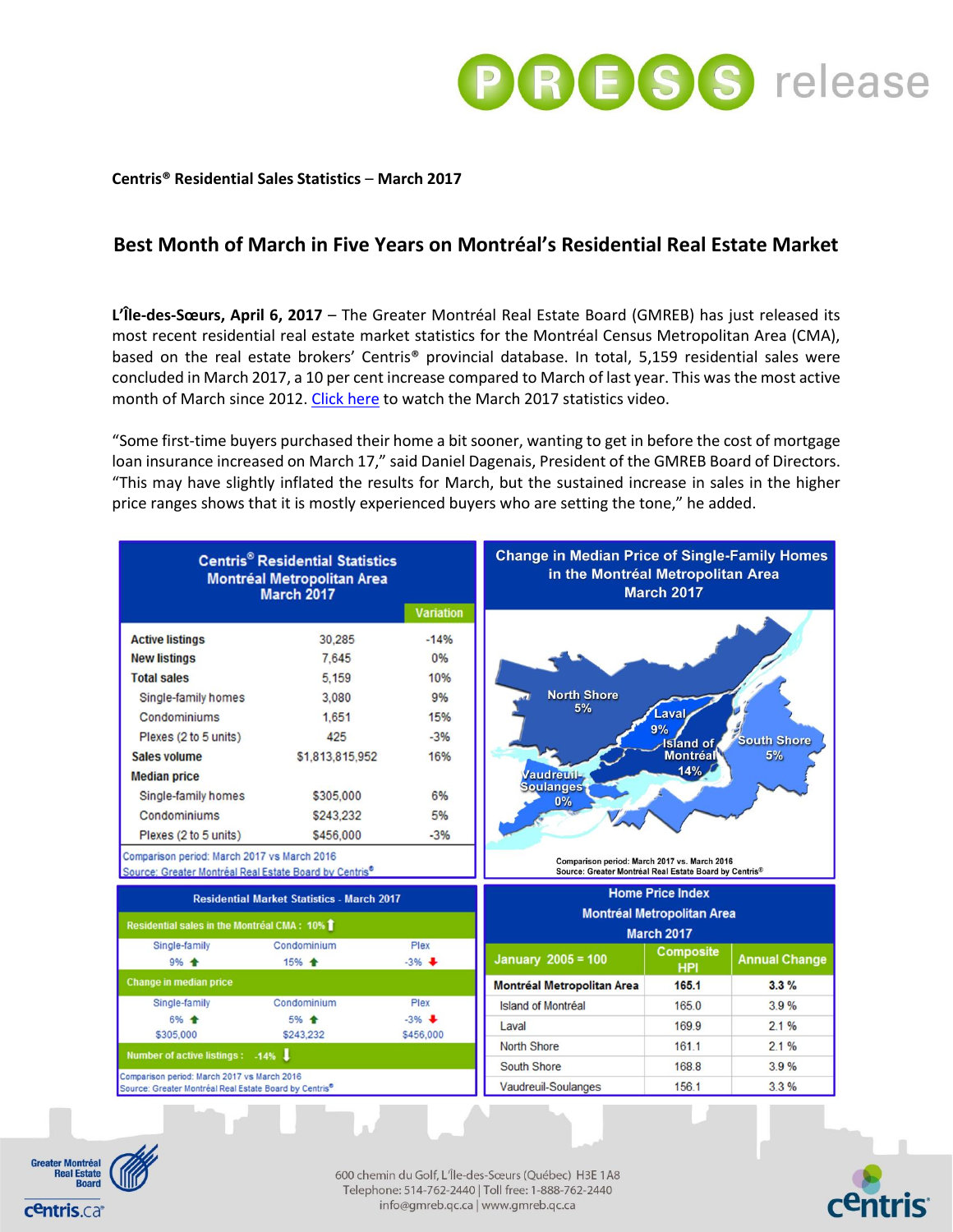

For more information, please visi[t www.homepriceindex.ca.](http://www.homepriceindex.ca/)

### **Sales by geographic area**

- All of the main areas of the Montréal CMA registered an increase in sales in March. The largest increases were in Vaudreuil-Soulanges (+16 per cent) and on the North Shore (+15 per cent).
- The other geographic areas were not too far behind, as sales rose by 9 per cent on the Island of Montréal, by 7 per cent in Laval and by 6 per cent on the South Shore.

### **Sales by property category**

- As was the case in the first two months of the year, condominium sales (1,651 transactions) took the lead in March, jumping by 15 per cent.
- Sales of single-family homes increased by 9 per cent (3,080 transactions), while sales of small rental properties with 2 to 5 dwellings (plexes) fell slightly by 3 per cent (425 transactions).

### **Prices**

- The median price of single-family homes and condominiums has increased steadily over the past year. Across the Montréal CMA, the median price of single-family homes stood at \$305,000 in March 2017, a 6 per cent increase compared to one year earlier. As for condominiums, the increase was 5 per cent, to reach a median price of \$243,232.
- In contrast, the median price of plexes decreased slightly (-3 per cent) to reach \$456,000.

## **Number of properties for sale**

The number of residential properties in the Montréal CMA listed on the real estate brokers' Centris® system (30,285) decreased by 14 per cent in March. While market conditions favour sellers for singlefamily homes, they favour buyers for condominiums and are balanced for plexes.

#### **About the Greater Montréal Real Estate Board**

The Greater Montréal Real Estate Board is a non-profit organization with more than 9,000 members: real estate brokers. Its mission is to actively promote and protect its members' professional and business interests in order for them to successfully meet their business objectives.

## **About Centris®**

[Centris.ca](http://www.centris.ca/) is Québec's real estate industry website for consumers, grouping all properties for sale by a real estate broker – more than 100,000 – under the same address. Centris®, a division of the Greater Montréal Real Estate Board, offers technology resources to Québec's 12 real estate boards and their 13,000 real estate brokers.

-30-



600 chemin du Golf, L'Île-des-Sœurs (Québec) H3E 1A8 Telephone: 514-762-2440 | Toll free: 1-888-762-2440 info@gmreb.qc.ca | www.gmreb.qc.ca